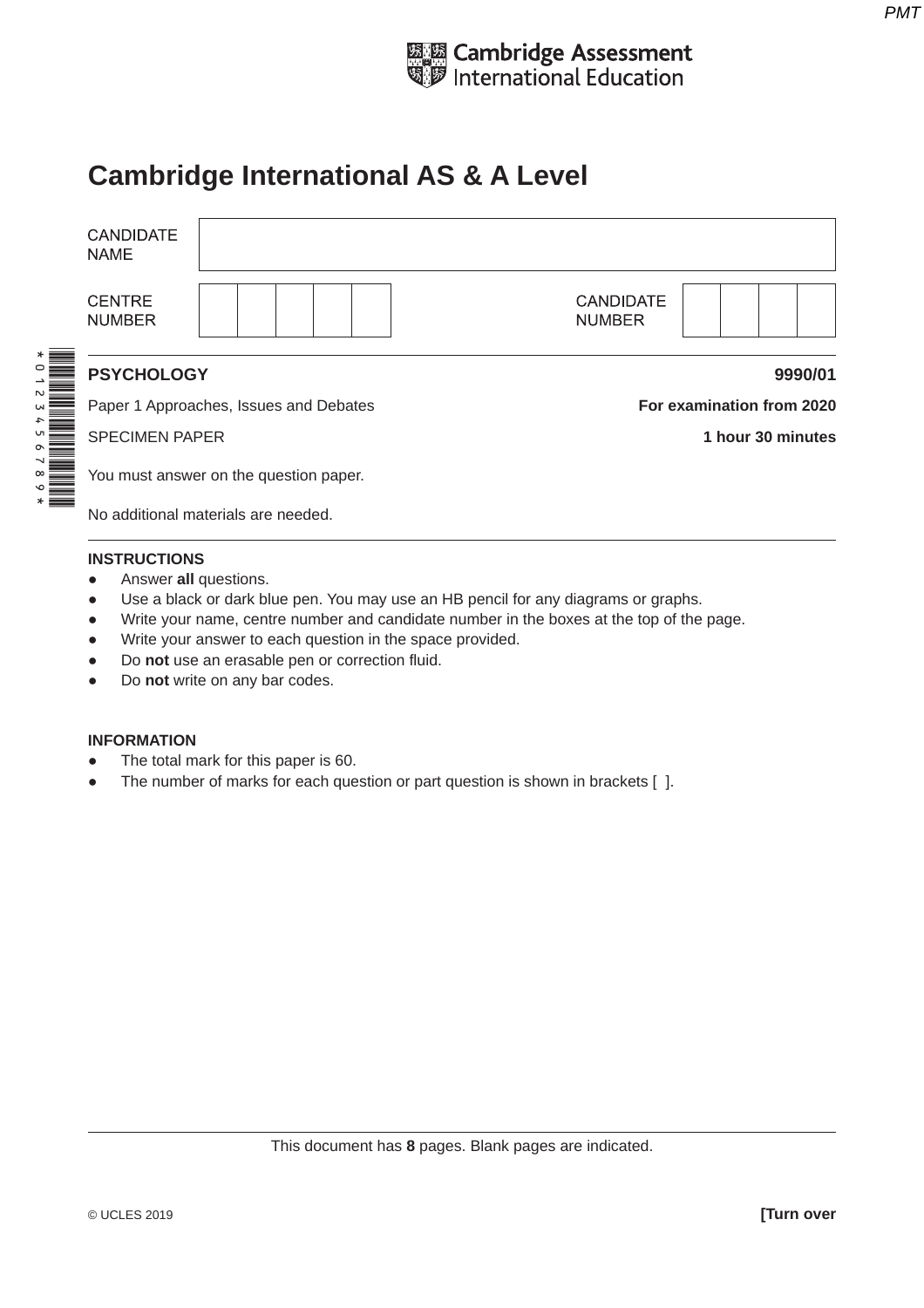## Answer all questions.

 $\overline{1}$ State one aim from the study by Dement and Kleitman (sleep and dreams).

 $\overline{2}$ Identify which one of the following statements is not true of Dement and Kleitman's observations of REM sleep.



Eye movements are more frequent in dreams about distant objects.

People may make movements, e.g. foot twitches, while dreaming.



The sleeper's eyes move in REM sleep.

There are usually several REM sleep periods per night.

 $[1]$ 

- $\overline{3}$ From the study by Laney et al. (false memory):
	- (a) Explain why the study was carried out.

(b) Describe what the participants were told about the purpose of the study before it began.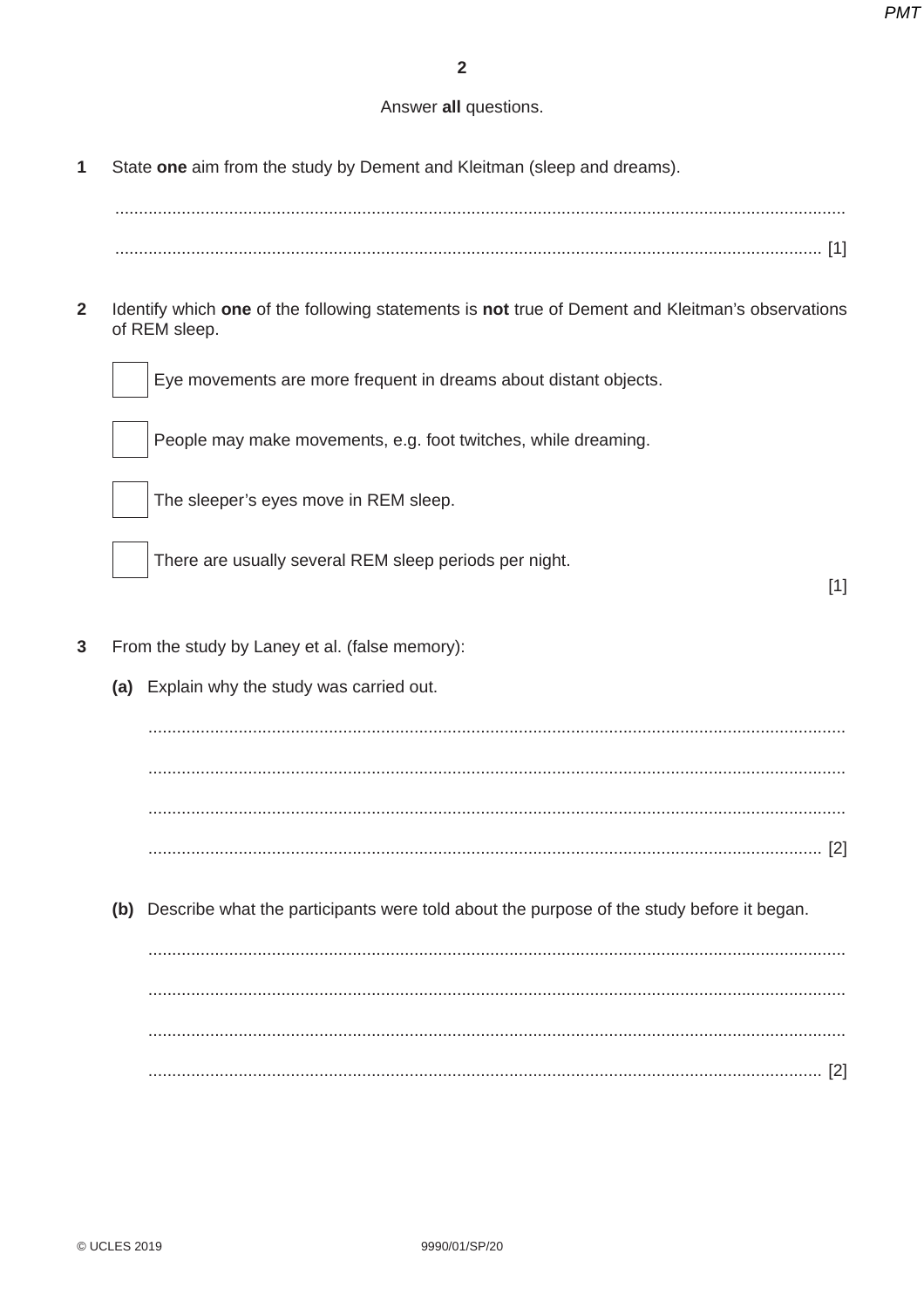(c) Explain why the participants were not told that the study was about false memories when they arrived at the laboratory.

- $\boldsymbol{\Lambda}$ The study by Baron-Cohen et al. (eyes test) used adult participants, although similar studies have used children.
	- (a) Describe one methodological problem that could arise if child participants were used in this study.

(b) Explain one useful application of the findings, if child participants were used in this study.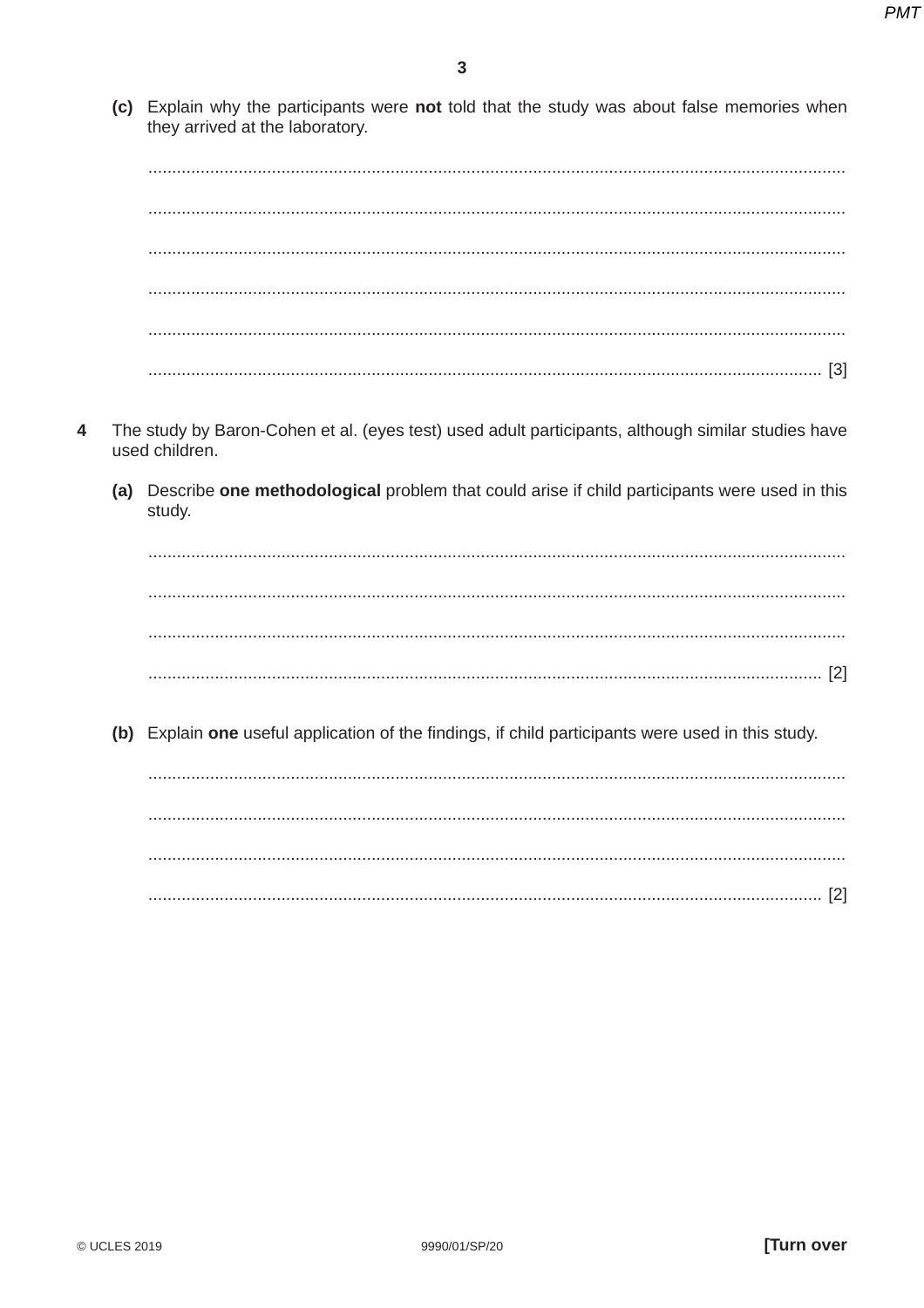| 5 | (a) Describe the conclusions from the study by Bandura et al. (aggression).                                                                                           |
|---|-----------------------------------------------------------------------------------------------------------------------------------------------------------------------|
|   |                                                                                                                                                                       |
|   |                                                                                                                                                                       |
|   |                                                                                                                                                                       |
|   |                                                                                                                                                                       |
|   |                                                                                                                                                                       |
|   |                                                                                                                                                                       |
|   | (b) Explain two ways in which the learning approach is different from the social approach. Use<br>the study by Bandura et al. as an example of the learning approach. |
|   |                                                                                                                                                                       |
|   |                                                                                                                                                                       |
|   |                                                                                                                                                                       |
|   |                                                                                                                                                                       |
|   |                                                                                                                                                                       |
|   |                                                                                                                                                                       |
|   |                                                                                                                                                                       |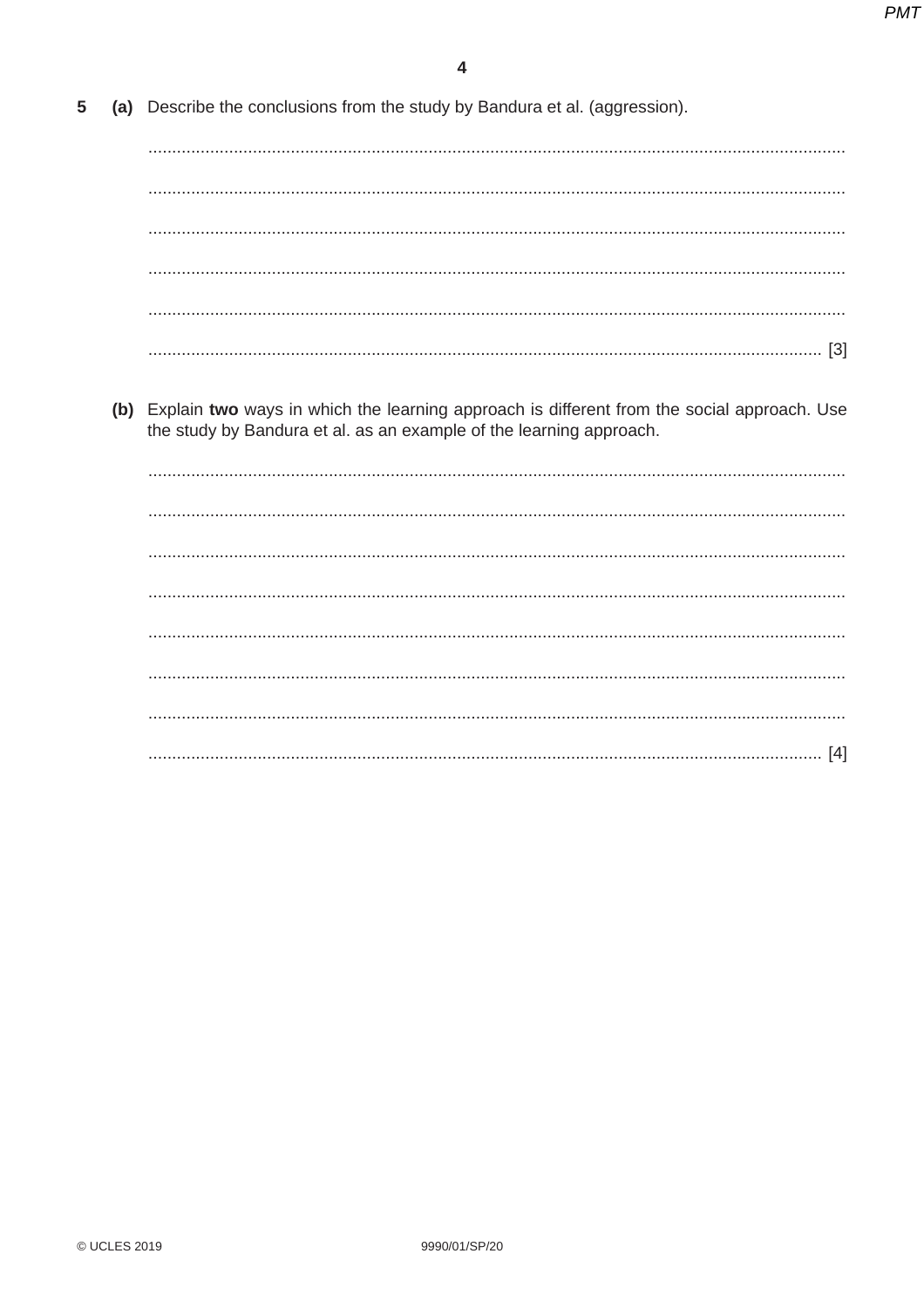(a) Describe one aim from the study by Saavedra and Silverman (button phobia). 6

(b) Explain how two results from the study by Saavedra and Silverman relate to the aim you have described in part (a).

 $\overline{7}$ Studies in cognitive psychology could be used to help workers doing repetitive jobs who find it hard to concentrate.

Describe how the results of the study by Andrade (doodling) could be applied to help with this problem.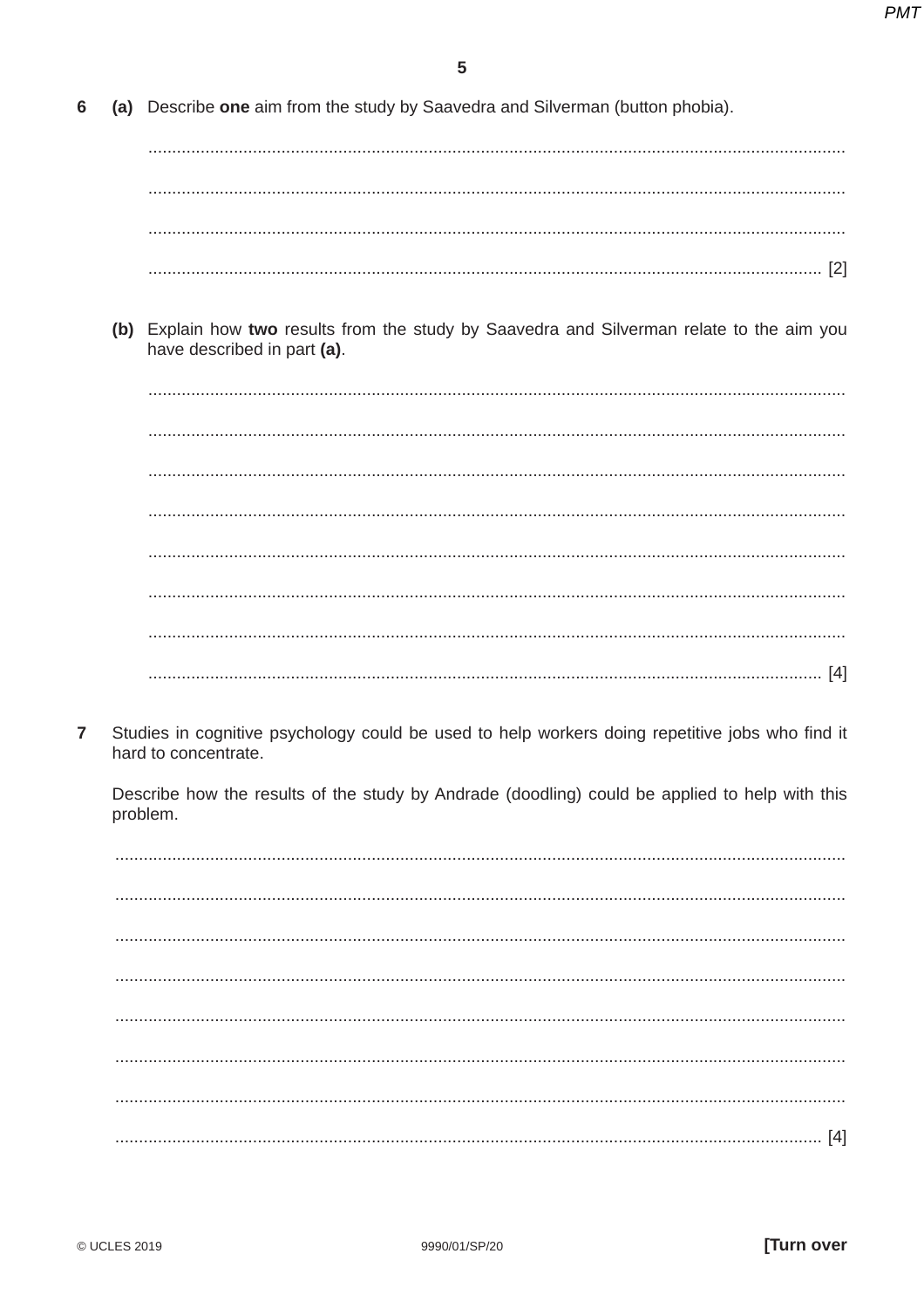According to Milgram, his study on obedience produced two surprising findings. 8

Describe both of these surprising findings.

9 The study by Canli et al. used a brain scan.

Explain why brain scans are used in the biological approach to psychology. Use an example in your answer.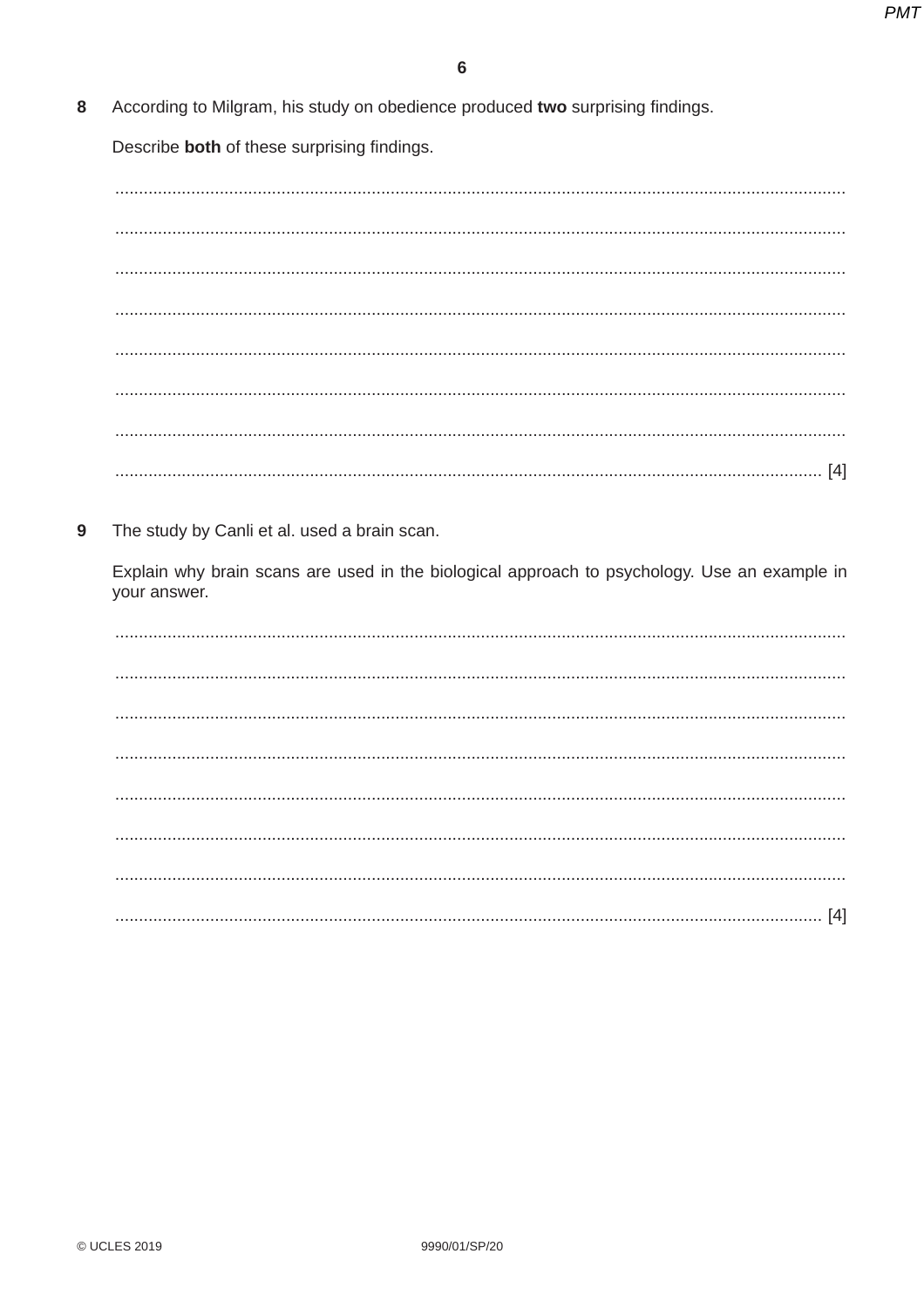| 10 From the study by Piliavin et al. (subway Samaritans): |                                                                     |  |  |  |  |  |  |  |
|-----------------------------------------------------------|---------------------------------------------------------------------|--|--|--|--|--|--|--|
|                                                           | (a) Outline two aims of the study.                                  |  |  |  |  |  |  |  |
|                                                           |                                                                     |  |  |  |  |  |  |  |
|                                                           |                                                                     |  |  |  |  |  |  |  |
|                                                           |                                                                     |  |  |  |  |  |  |  |
|                                                           |                                                                     |  |  |  |  |  |  |  |
|                                                           |                                                                     |  |  |  |  |  |  |  |
|                                                           |                                                                     |  |  |  |  |  |  |  |
|                                                           |                                                                     |  |  |  |  |  |  |  |
|                                                           |                                                                     |  |  |  |  |  |  |  |
|                                                           |                                                                     |  |  |  |  |  |  |  |
|                                                           | (b) Discuss at least two strengths and two weaknesses of the study. |  |  |  |  |  |  |  |
|                                                           |                                                                     |  |  |  |  |  |  |  |
|                                                           |                                                                     |  |  |  |  |  |  |  |
|                                                           |                                                                     |  |  |  |  |  |  |  |
|                                                           |                                                                     |  |  |  |  |  |  |  |
|                                                           |                                                                     |  |  |  |  |  |  |  |
|                                                           |                                                                     |  |  |  |  |  |  |  |
|                                                           |                                                                     |  |  |  |  |  |  |  |
|                                                           |                                                                     |  |  |  |  |  |  |  |
|                                                           |                                                                     |  |  |  |  |  |  |  |
|                                                           |                                                                     |  |  |  |  |  |  |  |
|                                                           |                                                                     |  |  |  |  |  |  |  |
|                                                           |                                                                     |  |  |  |  |  |  |  |
|                                                           |                                                                     |  |  |  |  |  |  |  |
|                                                           |                                                                     |  |  |  |  |  |  |  |
|                                                           |                                                                     |  |  |  |  |  |  |  |
|                                                           |                                                                     |  |  |  |  |  |  |  |